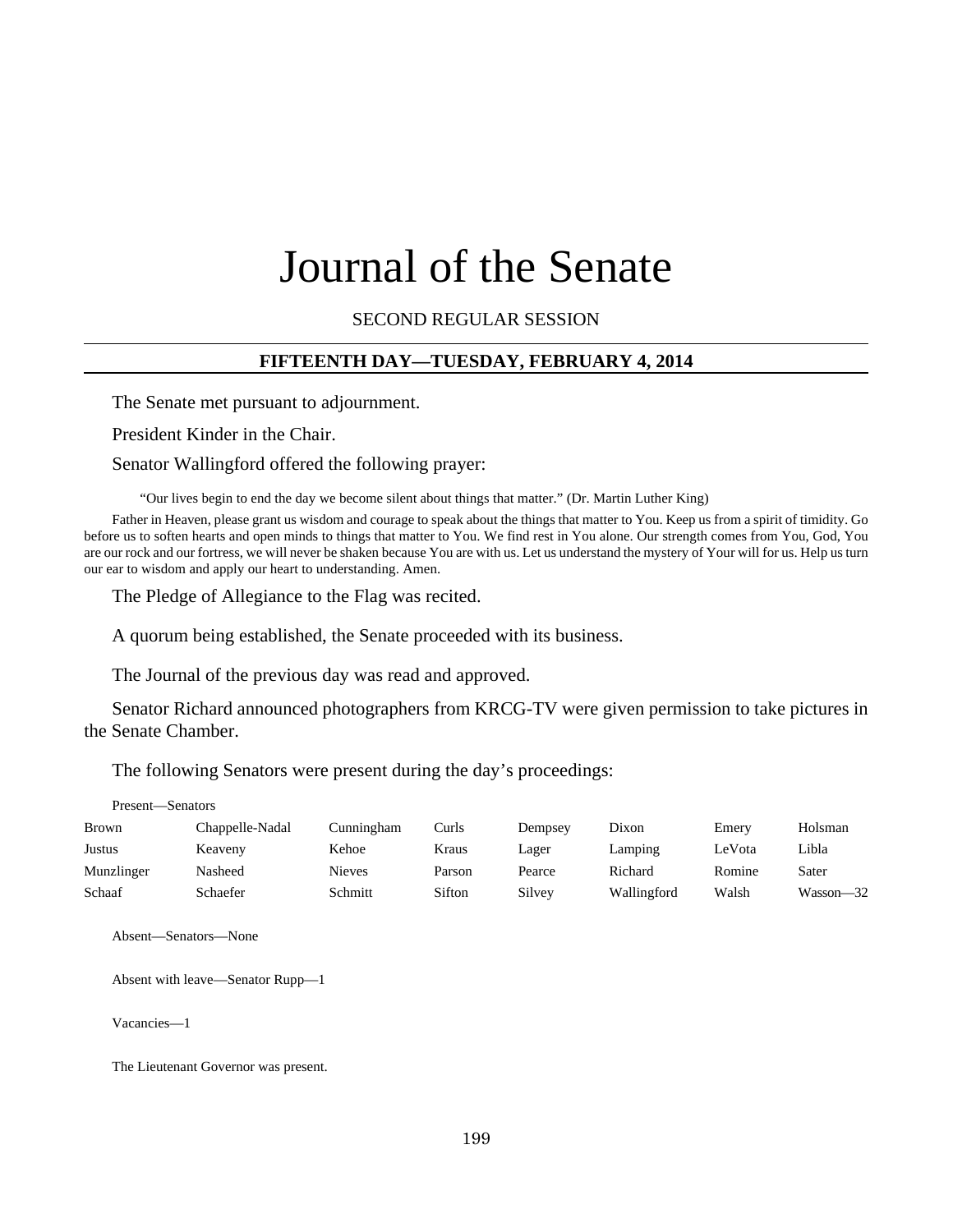#### **RESOLUTIONS**

Senator Lager offered Senate Resolution No. 1269, regarding the Fiftieth Wedding Anniversary of Mr. and Mrs. Richard Mires, Pickering, which was adopted.

Senator Lager offered Senate Resolution No. 1270, regarding Northwest Missouri State University, Maryville, which was adopted.

# **CONCURRENT RESOLUTIONS**

Senator Parson offered the following concurrent resolution:

#### SENATE CONCURRENT RESOLUTION NO. 31

WHEREAS, insurance protects the United States economy from the adverse effects of the risks inherent in economic growth and development while also providing the resources necessary to rebuild physical and economic infrastructure, offer indemnification for business disruption, and provide coverage for medical and liability costs from injuries and loss of life in the event of catastrophic losses to persons or property; and

WHEREAS, the terrorist attack of September 11, 2001, produced injured losses larger than any natural or man-made event in history, with claims paid by insurers to their policyholders eventually totaling some \$32.5 billion, making this the second most costly insurance event in United States history; and

WHEREAS, the sheer enormity of the terrorist induced loss, combined with the possibility of future attacks, produced financial shockwaves that shook insurance markets causing insurers and reinsurers to exclude coverage arising from acts of terrorism from virtually all commercial property and liability policies; and

WHEREAS, the lack of terrorism risk insurance contributed to a paralysis in the economy, especially in construction, tourism, business travel, and real estate finance; and

WHEREAS, the United States Congress originally passed the Terrorism Risk Insurance Act of 2002, Pub. L. 107-297 (TRIA), in which the federal government agreed to provide terrorism reinsurance to insurers and reauthorized this arrangement via the Terrorism Risk Insurance Extension Act of 2005, Pub. L. 109-144, and the Terrorism Risk Insurance Program Reauthorization Act of 2007, Pub. L. 110-160 (TRIPRA); and

WHEREAS, under TRIPRA the federal government provides such reinsurance after industry-wide losses attributable to annual certified terrorism events exceed one hundred million dollars; and

WHEREAS, coverage under TRIPRA is provided to an individual insurer after the insurer has incurred losses related to terrorism equal to twenty percent of the insurer's previous year earned premium for property-casualty lines; and

WHEREAS, after an individual insurer has reached such a threshold, the insurer pays fifteen percent of residual losses and the federal government pays the remaining eighty-five percent; and

WHEREAS, the Terrorism Risk Insurance Program has an annual cap of one hundred billion dollars of aggregate insured losses, beyond which the federal program does not provide coverage; and

WHEREAS, TRIPRA requires the federal government to recoup one hundred percent of the benefits provided under the program via policy holder surcharges to the extent the aggregate insured losses are less than twenty-seven billion five hundred million dollars and enables the government to recoup expenditures beyond that mandatory recoupment amount; and

WHEREAS, without question, TRIA and its successors are the principal reason for the continued stability in the insurance and reinsurance market for terrorism insurance to the benefit of our overall economy; and

WHEREAS, the presence of a robust private/public partnership has provided stability and predictability and has allowed insurers to actively participate in the market in a meaningful way; and

WHEREAS, without a program such as TRIPRA, many of our citizens who want and need terrorism coverage to operate their businesses all across the nation would be either unable to get insurance or unable to afford the limited coverage that would be available; and

WHEREAS, without federally provided reinsurance, property and casualty insurers will face less availability of terrorism reinsurance and will therefore be severely restricted in their ability to provide sufficient coverage for acts of terrorism to support our economy; and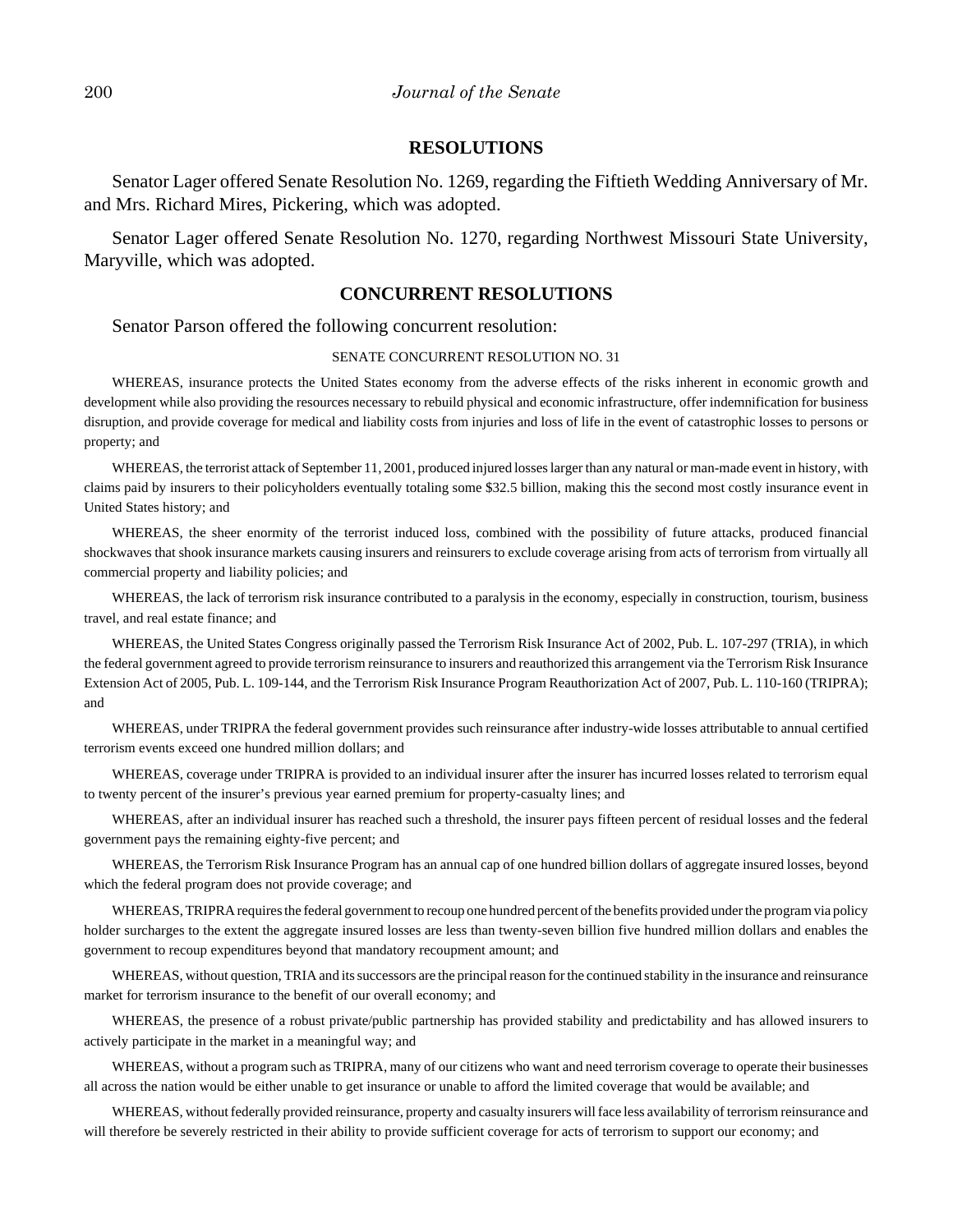WHEREAS, unfortunately, despite the hard work and dedication of this nation's counter terrorism agencies and the bravery of the men and women in uniform who fought and continue to fight battles abroad to keep us safe here at home, the threat from terrorist attacks in the United States is both real and substantial and will remain as such for the foreseeable future:

NOW THEREFORE BE IT RESOLVED that the members of the Missouri Senate, Ninety-seventh General Assembly, Second Regular Session, the House of Representatives concurring therein, hereby urge the United States Congress and the President of the United States to reauthorize the Terrorism Risk Insurance Program; and

BE IT FURTHER RESOLVED that the Secretary of the Missouri Senate be instructed to prepare properly inscribed copies of this resolution for the President of the United States, the President Pro tempore of the United States Senate, the Speaker of the United States House of Representatives, and each member of the Missouri Congressional delegation.

#### **INTRODUCTION OF BILLS**

The following Bills were read the 1st time and ordered printed:

#### **SB 822**–By Parson.

An Act to amend chapter 227, RSMo, by adding thereto one new section relating to the designation of the James R. Ledbetter Memorial Bridge.

#### **SB 823**–By Dixon.

An Act to amend chapter 105, RSMo, by adding thereto one new section relating to retirement benefit forfeiture, with an emergency clause.

#### **SB 824**–By Dixon.

An Act to repeal sections 1.020, 56.010, 56.060, 56.265, 56.363, 56.430, 56.805, 56.816, and 211.411, RSMo, and to enact in lieu thereof ten new sections relating to prosecuting attorneys.

#### **SB 825**–By Chappelle-Nadal.

An Act to repeal section 163.011, RSMo, and to enact in lieu thereof one new section relating to state funding for elementary and secondary education.

#### **SENATE BILLS FOR PERFECTION**

At the request of Senator Kraus, **SB 509** and **SB 496**, with **SCS**, were placed on the Informal Calendar.

Senator Lager moved that **SB 649** be taken up for perfection, which motion prevailed.

On motion of Senator Lager, **SB 649** was declared perfected and ordered printed.

Senator Pearce assumed the Chair.

Senator Lager moved that **SB 650**, with **SCS**, be taken up for perfection, which motion prevailed.

**SCS** for **SB 650**, entitled:

# SENATE COMMITTEE SUBSTITUTE FOR SENATE BILL NO. 650

An Act to repeal sections 67.5090, 67.5092, 67.5094, 67.5096, 67.5098, 67.5100, 67.5102, and 67.5103, RSMo, and to enact in lieu thereof eight new sections relating to wireless communications infrastructure deployment.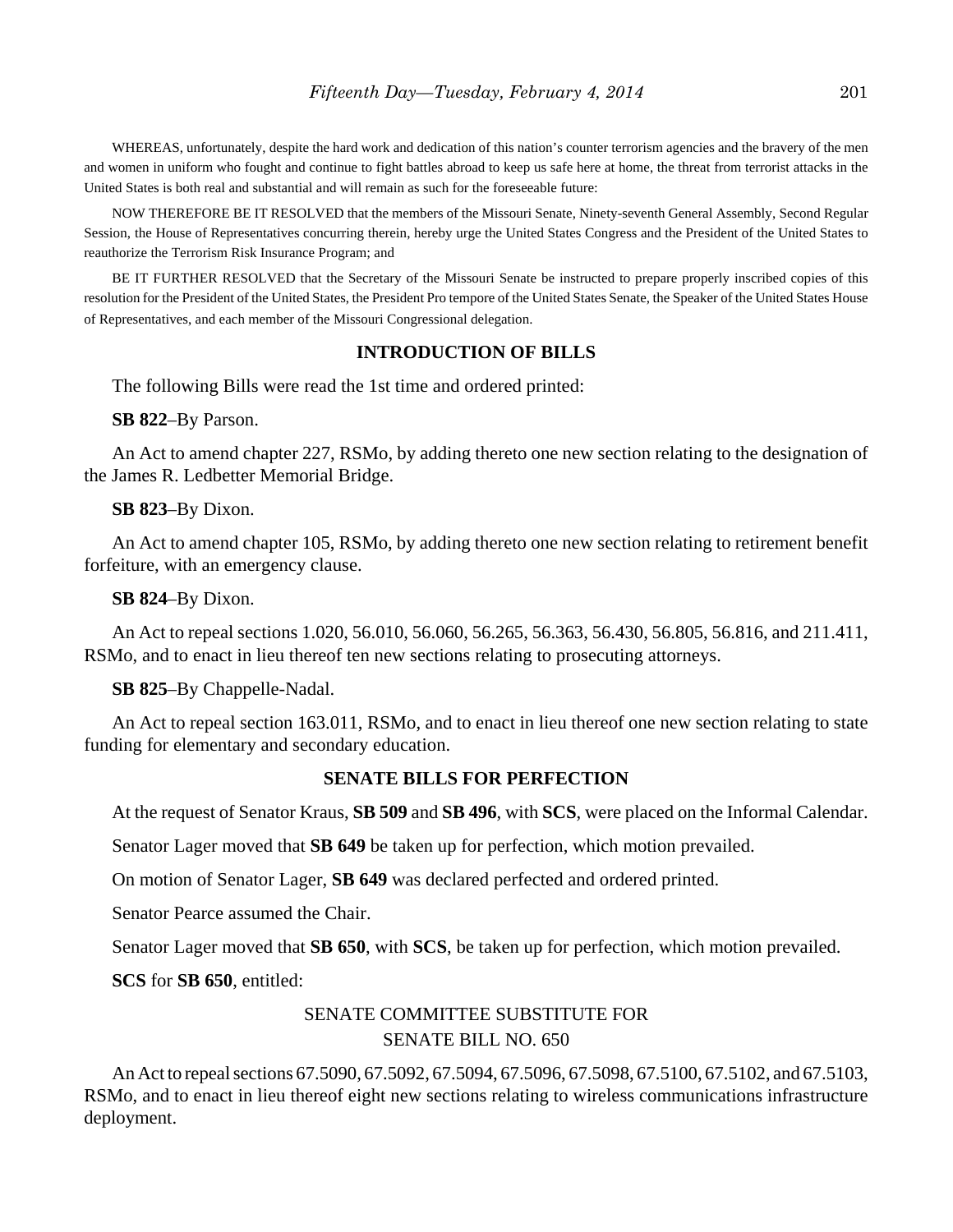Was taken up.

Senator Lager moved that **SCS** for **SB 650** be adopted.

Senator Lager offered **SS** for **SCS** for **SB 650**, entitled:

# SENATE SUBSTITUTE FOR SENATE COMMITTEE SUBSTITUTE FOR SENATE BILL NO. 650

An Act to repeal sections 67.5090, 67.5092, 67.5094, 67.5096, 67.5098, 67.5100, 67.5102, and 67.5103, RSMo, and to enact in lieu thereof eight new sections relating to wireless communications infrastructure deployment.

Senator Lager moved that **SS** for **SCS** for **SB 650** be adopted.

Senator Schaaf offered **SA 1**:

# SENATE AMENDMENT NO. 1

Amend Senate Substitute for Senate Committee Substitute for Senate Bill No. 650, Page 3, Section 67.5092, Line 9, by striking the words "existing structure" and inserting in lieu thereof the following:

# "**a structure that already has an existing wireless facility**".

Senator Schaaf moved that the above amendment be adopted, which motion prevailed.

Senator Silvey offered **SA 2**, which was read:

# SENATE AMENDMENT NO. 2

Amend Senate Substitute for Senate Committee Substitute for Senate Bill No. 650, Page 4, Section 67.5092, Line 27, by striking the words "two thousand five hundred" and inserting in lieu thereof the following: "**one thousand two hundred fifty**".

Senator Silvey moved that the above amendment be adopted, which motion prevailed.

Senator Chappelle-Nadal offered **SA 3**:

# SENATE AMENDMENT NO. 3

Amend Senate Substitute for Senate Committee Substitute for Senate Bill No. 650, Page 6, Section 67.5094, Line 18, by inserting after all of said line the following, "**For collocation to any certified historic structure as defined in section 253.545, in addition to all other applicable time requirements, there shall be a thirty day time period before approval of an application. During such time period, an authority shall hold one or more public hearings on collocation to a certified historic structure.**"

Senator Chappelle-Nadal moved that the above amendment be adopted, which motion prevailed.

Senator Lager moved that **SS** for **SCS** for **SB 650**, as amended, be adopted, which motion prevailed.

On motion of Senator Lager, **SS** for **SCS** for **SB 650**, as amended, was declared perfected and ordered printed.

Senator Lager moved that **SB 651**, with **SCS**, be taken up for perfection, which motion prevailed.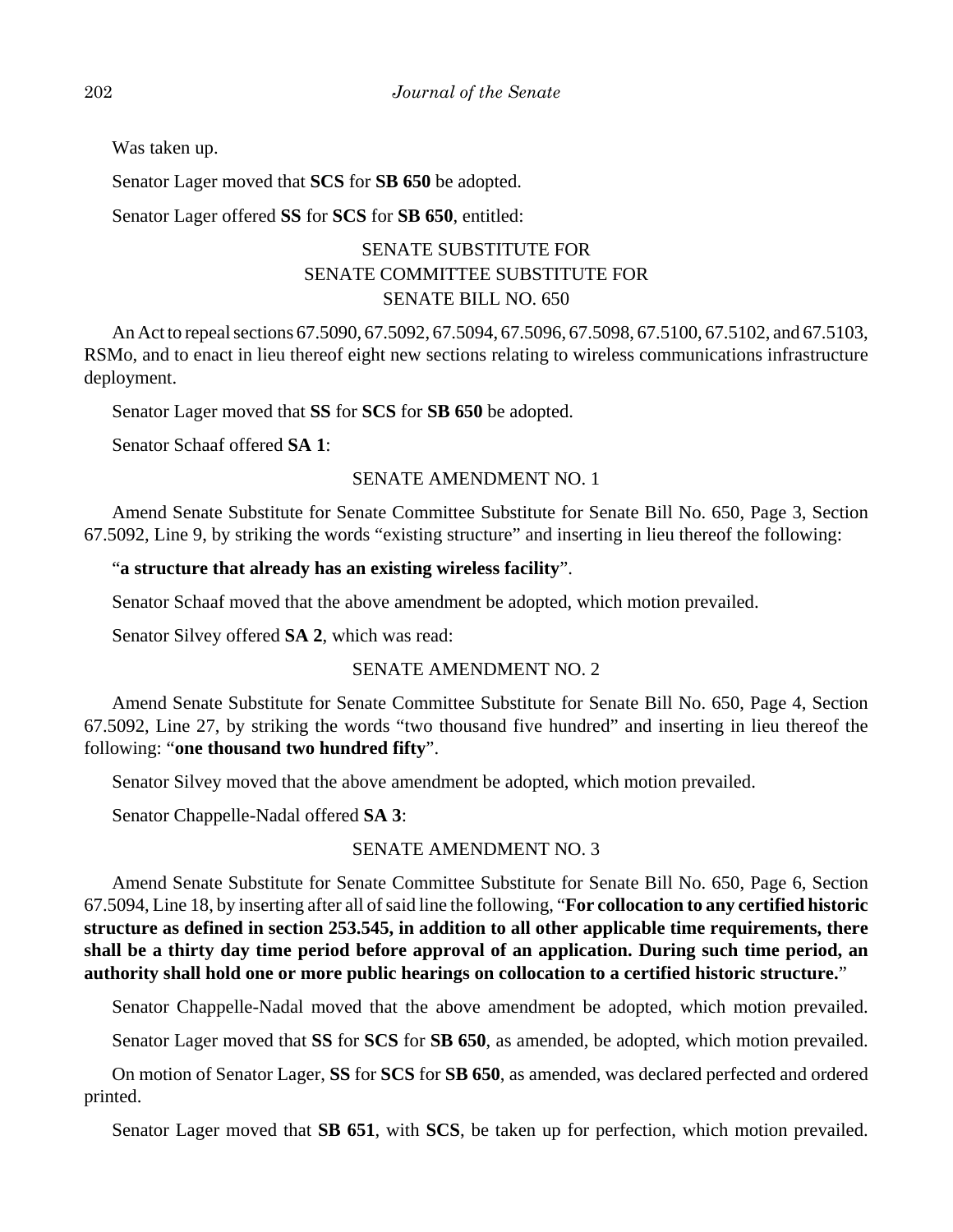**SCS** for **SB 651**, entitled:

# SENATE COMMITTEE SUBSTITUTE FOR SENATE BILL NO. 651

An Act to repeal sections 392.415, 392.461, and 392.611, RSMo, and to enact in lieu thereof three new sections relating to communications services.

Was taken up.

Senator Lager moved that **SCS** for **SB 651** be adopted, which motion prevailed.

On motion of Senator Lager, **SCS** for **SB 651** was declared perfected and ordered printed.

Senator Lager moved that **SB 652** be taken up for perfection, which motion prevailed.

On motion of Senator Lager, **SB 652** was declared perfected and ordered printed.

Senator Lager moved that **SB 653**, with **SCS**, be taken up for perfection, which motion prevailed.

**SCS** for **SB 653**, entitled:

# SENATE COMMITTEE SUBSTITUTE FOR SENATE BILL NO. 653

An Act to repeal sections 67.1830 and 67.5104, RSMo, and to enact in lieu thereof two new sections relating to municipal utility poles.

Was taken up.

Senator Lager moved that **SCS** for **SB 653** be adopted.

Senator Lager offered **SS** for **SCS** for **SB 653**, entitled:

# SENATE SUBSTITUTE FOR SENATE COMMITTEE SUBSTITUTE FOR SENATE BILL NO. 653

An Act to repeal sections 67.1830 and 67.5104, RSMo, and to enact in lieu thereof two new sections relating to municipal utility poles.

Senator Lager moved that **SS** for **SCS** for **SB 653** be adopted.

Senator Dixon offered **SA 1**, which was read:

#### SENATE AMENDMENT NO. 1

Amend Senate Substitute for Senate Committee Substitute for Senate Bill No. 653, Page 7, Section 67.5104, Lines 16-18 of said page, by striking said lines and inserting in lieu thereof the following: "**controlled** by a municipal utility **or municipality**, but not a wireless antenna attachment or an attachment by a wireless communications provider to a pole**. A municipal utility or municipality**".

Senator Dixon moved that the above amendment be adopted, which motion prevailed.

Senator Lager offered **SA 2**: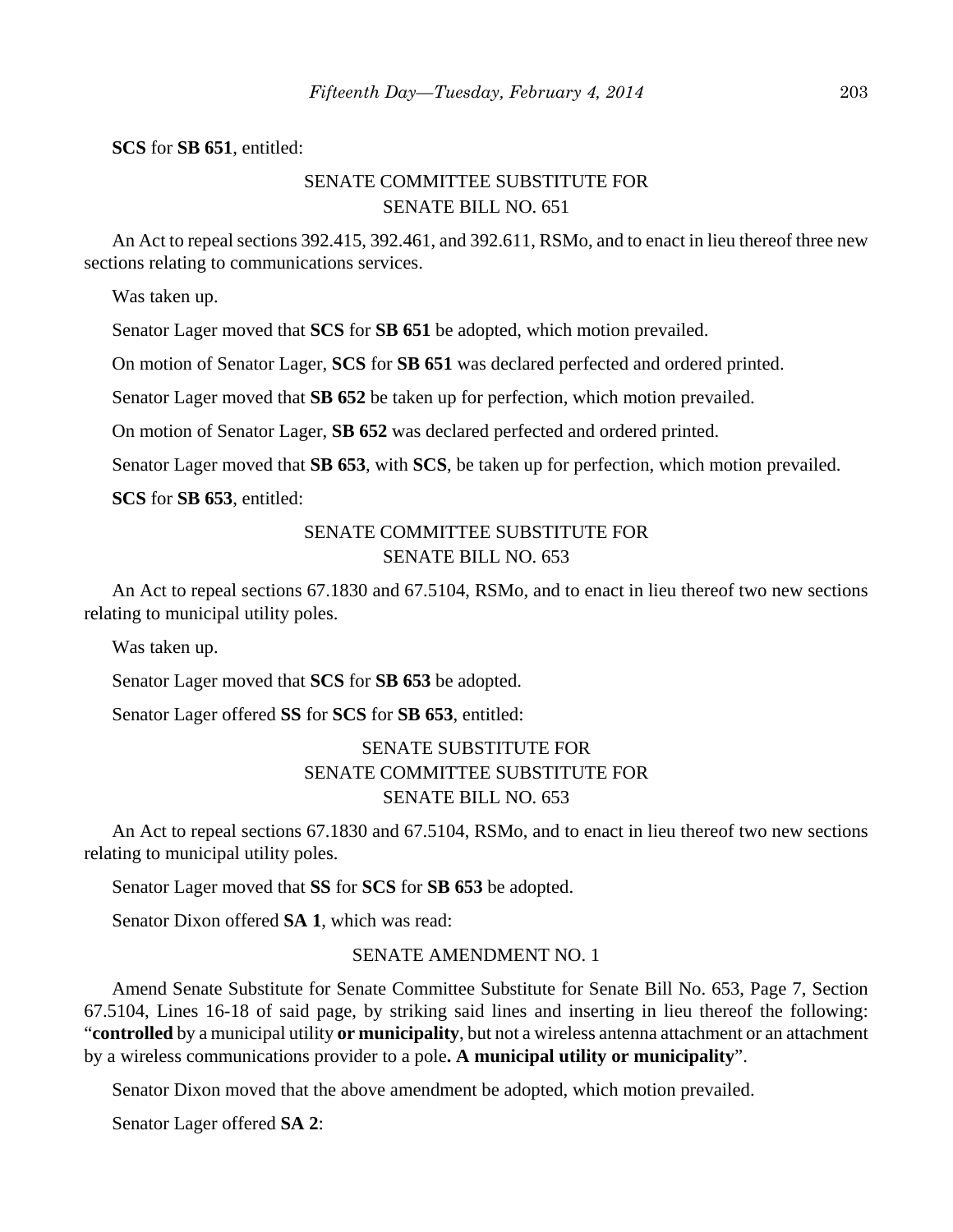#### SENATE AMENDMENT NO. 2

Amend Senate Substitute for Senate Committee Substitute for Senate Bill No. 653, Page 10, Section 67.5104, Line 10, by inserting after all of said line the following:

"**6. A municipal utility or municipality may, after reasonable notice and an opportunity to cure, revoke a pole attachment permit granted to an attaching entity and require removal of the attachment, with or without fee refund, and impose a penalty as established by the municipal utility or municipality for breach of the pole attachment agreement or permit until the breach is cured, but only in the event of a substantial breach of the terms and material conditions of the pole attachment agreement or permit. A substantial breach by an attaching entity shall be limited to:**

**(1) A material violation of a provision of the pole attachment agreement or permit;**

**(2) An evasion or attempt to evade any material provision of a pole attachment agreement or permit, or the perpetration or attempt to perpetrate any fraud or deceit upon the municipal utility or municipality;**

**(3) A material misrepresentation of fact in the pole attachment agreement or permit application;**

**(4) A failure to complete work by the date specified in the pole attachment agreement or permit, unless an extension is obtained or unless the failure to complete the work is due to reasons beyond the attaching entity's control; or**

**(5) A failure to correct, within the time specified by the municipal utility or municipality, work that does not conform to applicable national safety codes, industry construction standards, or local safety codes that are not more stringent than national safety codes, upon inspection and notification by the municipal utility or municipality of the faulty condition.**"

Senator Lager moved that the above amendment be adopted, which motion prevailed.

Senator Lager moved that **SS** for **SCS** for **SB 653**, as amended, be adopted, which motion prevailed.

On motion of Senator Lager, **SS** for **SCS** for **SB 653**, as amended, was declared perfected and ordered printed.

Senator Dixon moved that **SJR 30** be called from the Informal Calendar and taken up for perfection, which motion prevailed.

Senator Dixon offered **SA 1**:

### SENATE AMENDMENT NO. 1

Amend Senate Joint Resolution No. 30, Page 2, Section 51, Line 8, by inserting immediately after the word "law" the following: "**, unless this constitution or law provides otherwise**"; and further amend line 15, by striking "as provided by law" and inserting in lieu thereof the following: "**unless this constitution or law provides otherwise**"; and further amend line 16, by inserting immediately after the word "vacancy" the following: "**or expiration of term of office**".

Senator Dixon moved that the above amendment be adopted, which motion prevailed.

Senator Kraus assumed the Chair.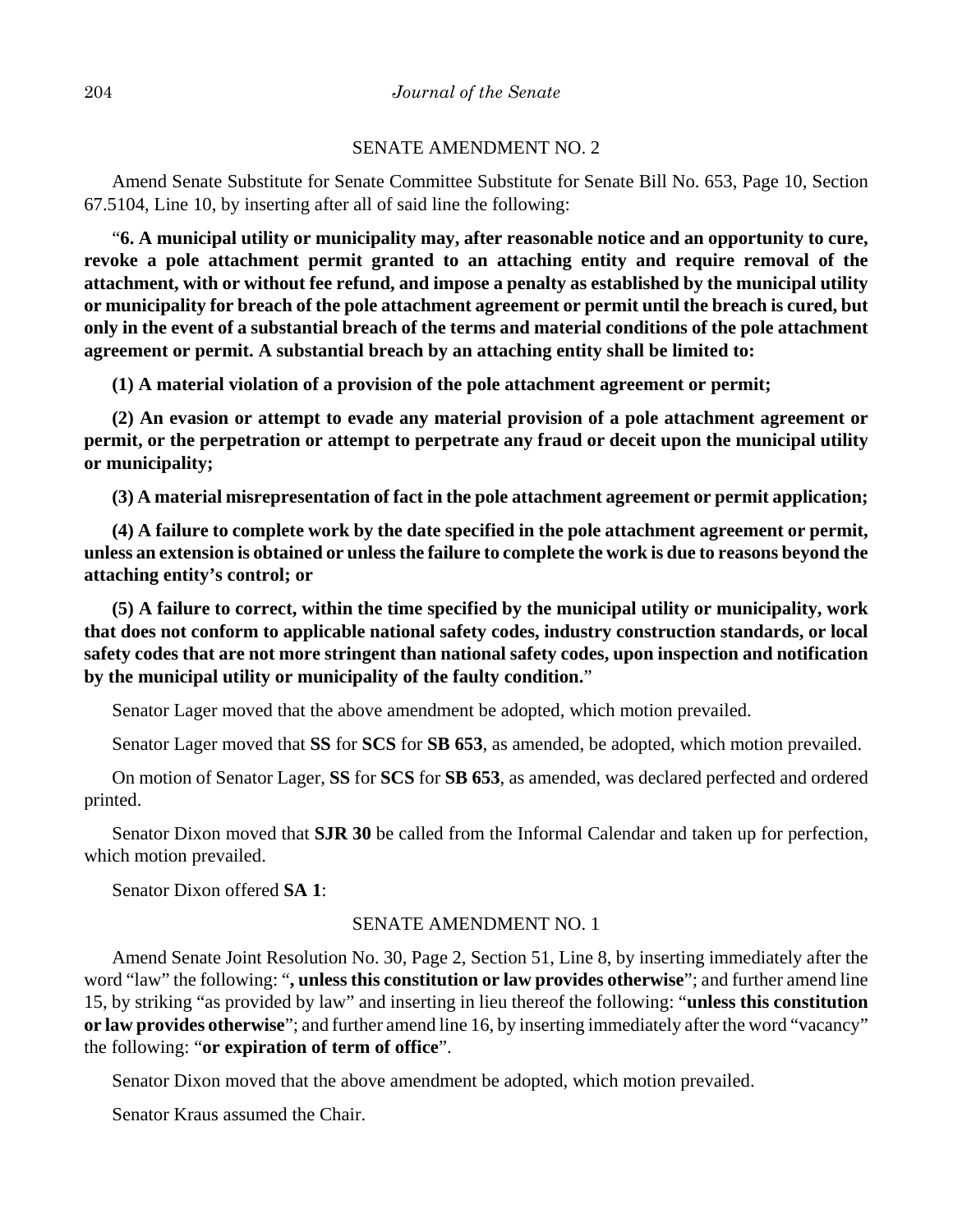Senator Schmitt offered **SA 2**:

#### SENATE AMENDMENT NO. 2

Amend Senate Joint Resolution No. 30, Page 1, Section A, Line 3, by inserting immediately after said line the following:

"Section 4. **(1)** The governor shall fill all vacancies in public offices unless otherwise provided by law, and his appointees **for elective office** shall serve until their successors are duly elected **[**or appointed**]** and qualified. **For any vacancy in the office of lieutenant governor, the governor shall, within thirty days, issue a writ of election to fill the vacancy for the remainder of the term in which such vacancy occurred and until the successor is elected, commissioned, and qualified. Such election shall be held at the next general election.**

**(2) All officers appointed by the governor for non-elective offices shall hold office until their term ends and for up to sixty days after the expiration of the term of the office. If no successor is appointed, then the non-elective office shall become vacant sixty days after the expiration of the officer's term and remain vacant until such time as a successor is appointed.**"; and

Further amend the title and enacting clause accordingly.

Senator Schmitt moved that the above amendment be adopted, which motion prevailed.

Senator Keaveny offered **SA 3**:

#### SENATE AMENDMENT NO. 3

Amend Senate Joint Resolution No. 30, Page 2, Section 51, Line 23, by striking the word "thirty" and inserting in lieu thereof the following: "**forty-five**".

Senator Keaveny moved that the above amendment be adopted, which motion prevailed.

On motion of Senator Dixon, **SJR 30**, as amended, was declared perfected and ordered printed.

**SB 613**, with **SCS**, was placed on the Informal Calendar.

President Pro Tem Dempsey assumed the Chair.

## **REPORTS OF STANDING COMMITTEES**

Senator Richard, Chairman of the Committee on Rules, Joint Rules, Resolutions and Ethics, submitted the following reports:

Mr. President: Your Committee on Rules, Joint Rules, Resolutions and Ethics, to which were referred **SCS** for **SB 651**; **SB 649** and **SB 652**, begs leave to report that it has examined the same and finds that the bills have been truly perfected and that the printed copies furnished the Senators are correct.

On behalf of Senator Lamping, Chairman of the Committee on Seniors, Families and Pensions, Senator Richard submitted the following reports:

Mr. President: Your Committee on Seniors, Families and Pensions, to which was referred **SB 530**, begs leave to report that it has considered the same and recommends that the Senate Committee Substitute, hereto attached, do pass.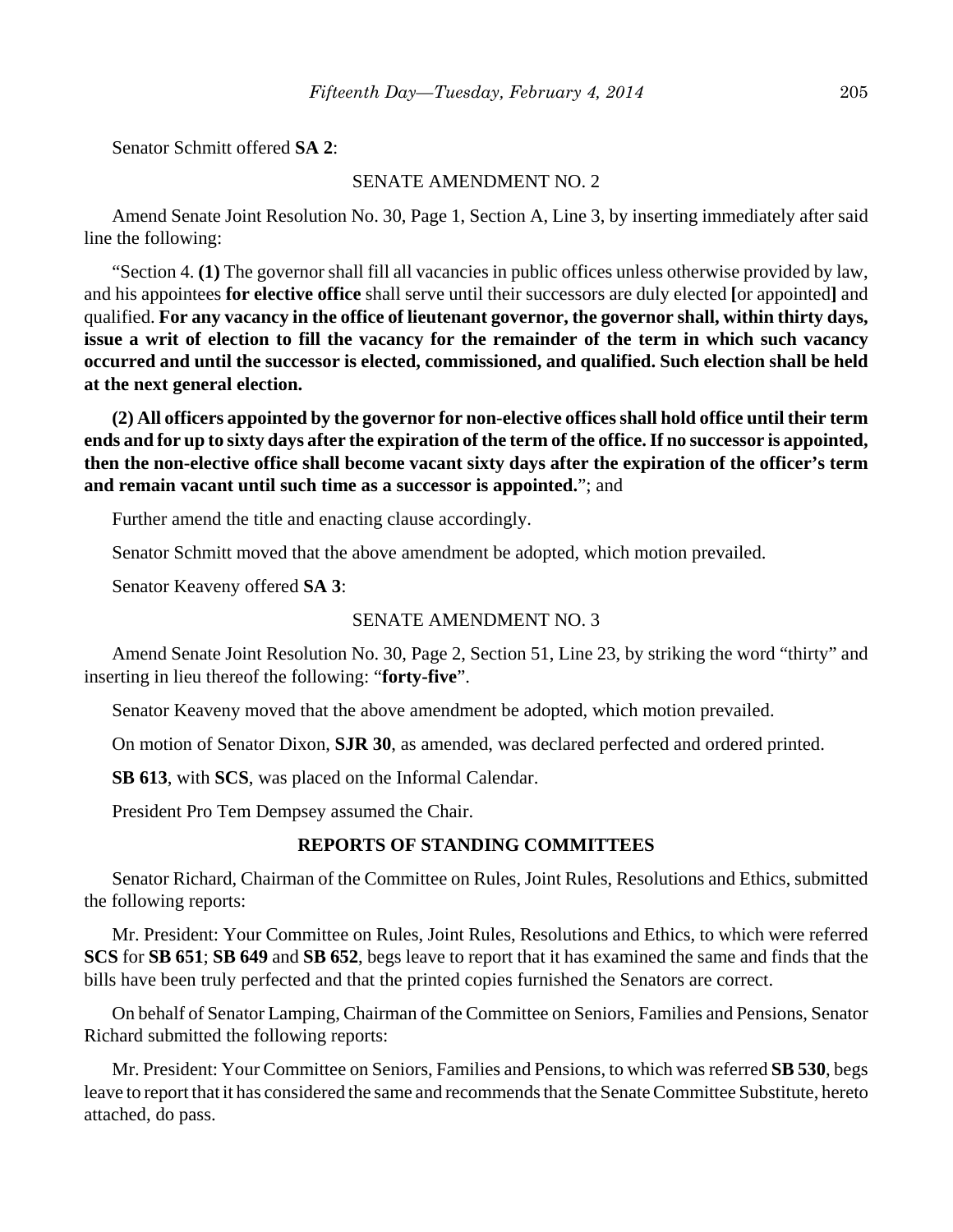Also,

Mr. President: Your Committee on Seniors, Families and Pensions, to which was referred **SB 518**, begs leave to report that it has considered the same and recommends that the Senate Committee Substitute, hereto attached, do pass.

## **INTRODUCTIONS OF GUESTS**

On behalf of Senator Pearce, the President introduced to the Senate, Carol Gregg, Missouri Arts Council.

Senator Lamping introduced to the Senate, the Physician of the Day, Robb Hicks, M.D., St. Louis.

On motion of Senator Richard, the Senate adjourned under the rules.

# SENATE CALENDAR  $\overline{\phantom{a}}$

# SIXTEENTH DAY–WEDNESDAY, FEBRUARY 5, 2014  $\overline{\phantom{a}}$

## FORMAL CALENDAR

#### SECOND READING OF SENATE BILLS

SB 725-Nieves SB 726-Chappelle-Nadal SB 727-Chappelle-Nadal SB 728-Sifton SB 729-Romine SB 730-Nasheed SB 731-Nasheed SB 732-Keaveny SB 733-Schaefer SB 734-Cunningham SB 735-Brown SB 736-Sater SB 737-Walsh SB 738-Walsh SB 739-Romine SB 740-Lamping, et al SB 741-Rupp SB 742-Schmitt SB 743-Schmitt SB 744-Nieves

SB 745-Munzlinger SB 746-Munzlinger SB 748-Walsh SB 749-Walsh SB 750-Walsh SB 751-LeVota SB 752-LeVota SB 753-Keaveny SB 754-Sater and Justus SB 755-Wallingford SB 756-Schaefer SB 757-Justus, et al SB 758-Justus SB 759-Sifton SB 760-Chappelle-Nadal SB 761-Wallingford SB 762-Schaefer SB 763-Schaefer SB 764-Lager SB 765-Chappelle-Nadal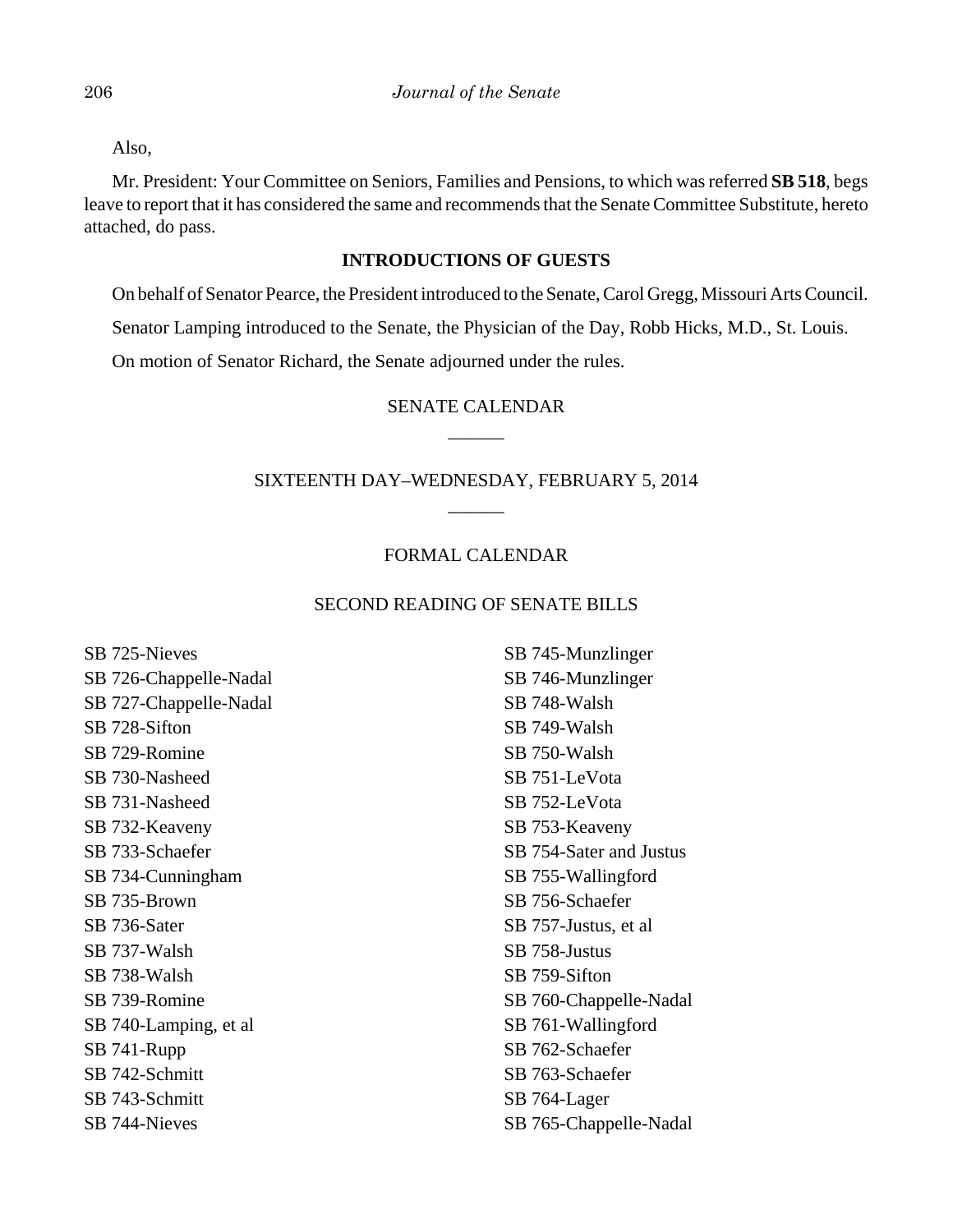SB 766-Keaveny SB 767-Schmitt, et al SB 768-Pearce SB 769-Pearce SB 770-Wallingford SB 771-Sater SB 772-Lamping SB 773-Rupp SB 774-Dempsey SB 775-Walsh SB 776-Nieves SB 777-Nieves SB 778-Nieves SB 779-Munzlinger SB 780-LeVota SB 781-LeVota SB 782-Romine SB 783-Romine SB 784-Romine SB 785-Kehoe SB 786-Schmitt SB 787-Justus SB 788-Brown SB 789-Dixon SB 790-Dixon SB 791-Parson and Schaaf SB 792-Parson SB 793-Dixon SB 794-Chappelle-Nadal SB 795-Lager SB 796-Parson SB 797-Nieves SB 798-Emery

SB 799-Emery SB 800-Romine SB 801-Holsman SB 802-Dixon SB 803-Justus SB 804-Schaaf SB 805-Justus SB 806-LeVota SB 807-LeVota and Curls SB 808-Wasson SB 809-Wasson SB 810-Holsman SB 811-Schaaf SB 812-Parson SB 813-LeVota SB 814-Brown SB 815-Pearce SB 816-Sater SB 817-Sifton SB 818-Kehoe SB 819-Wallingford SB 820-Schaefer SB 821-Schaefer SB 822-Parson SB 823-Dixon SB 824-Dixon SB 825-Chappelle-Nadal SJR 44-Schaefer SJR 45-Silvey SJR 46-Emery SJR 47-Lager SJR 48-Kehoe

#### THIRD READING OF SENATE BILLS

SS for SB 507-Dixon SCS for SB 651-Lager SB 649-Lager SB 652-Lager